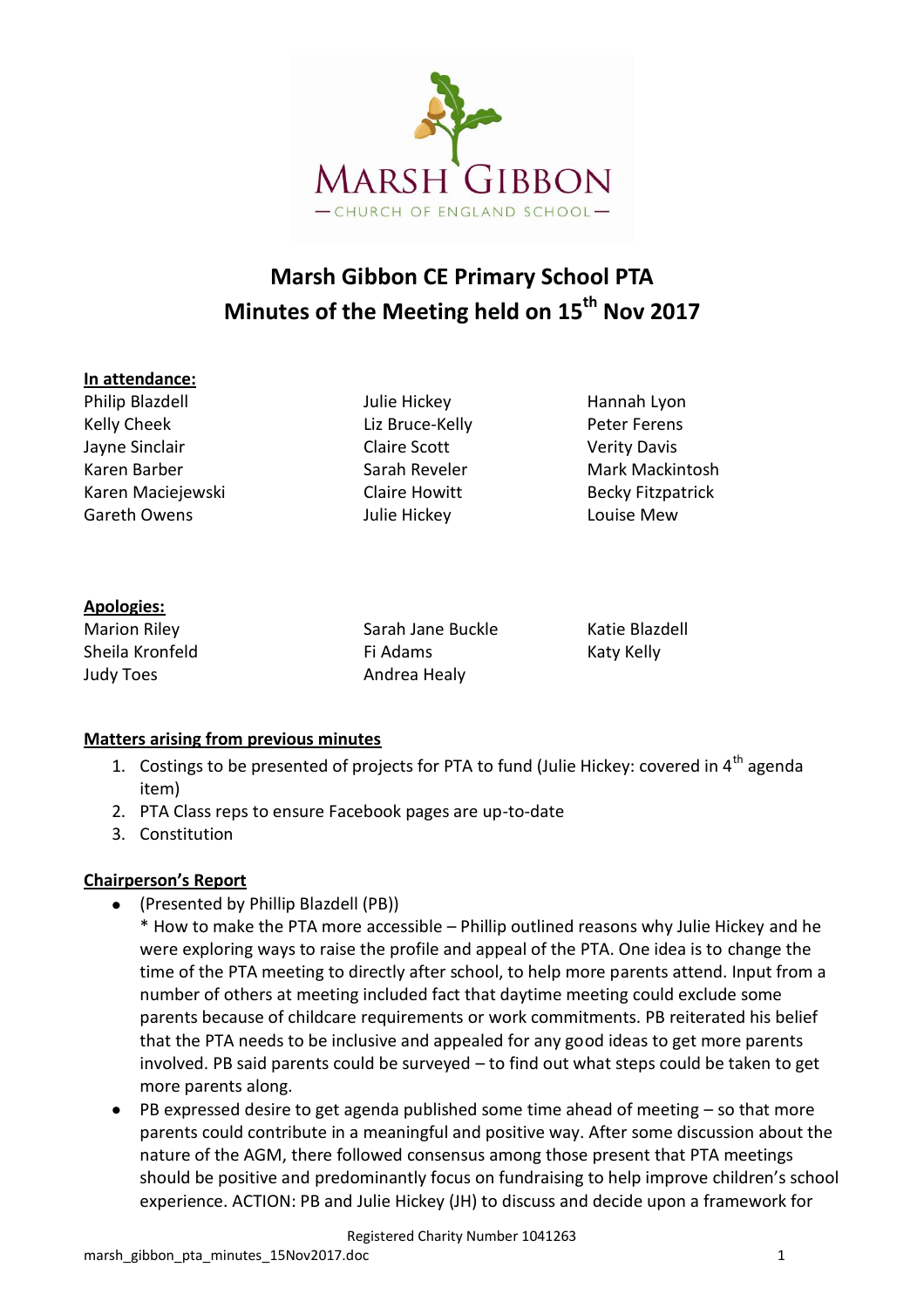when the agenda should be published ahead of the meeting and communicate this to the secretary.

## **Headteacher Report**

- JH began by paying tribute to the positive feedback she'd received about the pupils' attitude from a recent visitor to the school. JH then referred to the academic achievements of the school (as outlined in the newsletter) and repeated how important it is to celebrate the positive things the school is doing (Science Day and sport options in KS2). JH appealed for any parents with any musical skills to get in touch, as she would very much like to offer music options for pupils.
- Respect towards teachers JH outlined how important she believed mutual respect between teachers and parents is to the school, and appealed to everyone present to continue the good relationship they had with their class teachers. There was general consensus in the room to support the school's continued efforts to ensure the school is a place where teachers and parents are treated with respect and verbal abuse is not tolerated.
- Photocopying, printing and parentmail requests due to the high volume of these type of requests, JH is to formulate the best way for the PTA to get this done without overloading the school secretary. General consensus in the room to be mindful of not bombarding requests. ACTION: JH to formulate and communicate the preferred way for PTA material to be photocopied and printed.

#### **Treasurer's Report**

Figures kindly provided by Treasurer Sarah Reveler (SR)

- Account balance is £14254.75
- Raised so far:
- $\bullet$  Film Night £227.90
- Stall @ Marsh Gibbon Beer Festival £22.30
- Donation £50.00 (Stratton Audley Barn)
- Jayne Sinclair (JS) suggested that with healthy reserves, it made sense to spend some of the funds the PTA has raised. Number of questions from around the room asking what the PTA needed to retain in order to fund events later in the year. PB suggested a detailed financial plan relating to the fundraising events is needed. ACTION: PB offered to create a 12 month projected spending plan.

#### **Latops/Ipads – Mr Owens**

- Mr Owens explained why the school's IT equipment needed upgrading (school currently has only 5 working laptops and as a result is unable to fulfil some aspects of the national curriculum)
- Mr Owens presented a written proposal to purchase new laptops and Ipads for use by all years in the school.
- There followed some discussion about the merits of Apple v Android tablets and the nature of the software upgrades that would be required. The suitability of the chosen company (Turn It On) was also raised.
- In particular PB raised specific concerns about the potential financial liability this system could place upon the school, insisting that knowing the overall cost of ownership over 5 years is key to deciding whether this system is a shrewd purchase for the school
- JH and Mr Owens responded. JH clarified that the ongoing maintenance was a cost that would be shouldered by the school budget. Mr Owens made point that Turn It On supply IT equipment to a number of schools in the Bucks area and as such are a trusted supplier with experience.
- Peter Ferens asked whether PB could speak directly to the supplier to put the valid questions he raised. PB declined as he said that he has invested significant amount of time in this last year and the questions had been raised then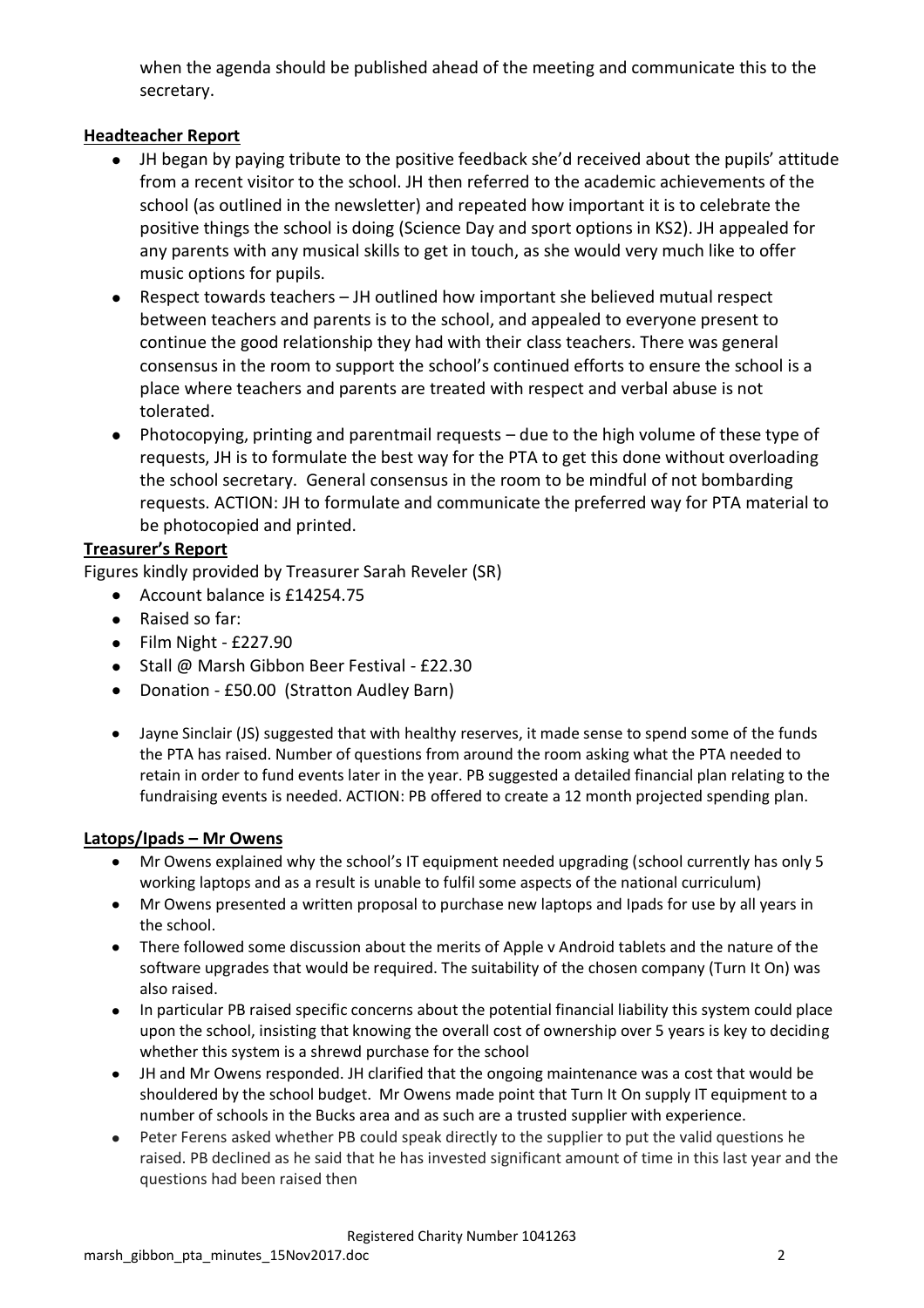- PB stressed the need to further investigate before committing and expressed concern that going ahead with this could cost the school dearly.
- A number of others repeated the desire for the school to improve the IT kit available for the children and gave support to the suggested spending.
- Nicola Lawrence proposed motion to spend £7k of PTA's funds on the upgrade as outlined by Mr Owens. The motion went to a vote. 14 voted in favour. 1 person abstained and 2 people voted against. (One person appears not to have voted, or was not counted.) The motion was carried.
- PB wanted it on the record that he strongly disagreed with the decision.

#### **Programme of events:**

**• Christmas Fayre: 24<sup>th</sup> November 2017** 

Liz Bruce-Kelly (LBK)and Karen Barber (KB) provided an update including information about the school choir's performance. LBK asked parents and teachers to remind children to return their decorated baubles. There was some discussion of classroom Christmas trees – and clarification of who would decorate these. After being asked by LBK, JH and Verity Davis (VAD) confirmed that teachers and TAs would be present to help run the refreshments stall.

**Pig Roast:**

KB delivered concise update confirming that everything has been booked for this event.

#### **Fundraising suggestions**

#### **School Disco (School Council have asked for one)**

Louise Mew (LM) kindly offered to find out about one popular supplier's availability and cost for a school disco to be held in February. LM will report back at next PTA meeting.

**Circus**

KB mentioned very popular circus fundraiser that parents at other schools have spoken highly of. She will find out more and report back to next meeting.

#### **Vale Lottery**

Sarah Reveler (SR) mentioned Vale Lottery as a potential fundraiser.

#### **Easy fundraising**

PB urged everyone to sign up for Easy Fundraising which is a no-effort way to raise money for the school. Some suggested it could become a monthly competition for each class – which parents can raise the most for the school.

#### **PTA UK**

SR suggested looking at the PTA UK website for ideas of events that have raised lots for other schools.

**Merry Go Round**

Jayne Sinclair (JS) drew attention to fact that after a strong start, Merry Go Round takings have dropped off sharply. JS said this could be down to the new drop off arrangements – parents feel unable to view what's available. JH and VAD contributed – suggesting perhaps set afternoons could be arranged for parents to access the stock. ACTION: VAD and JS to chat and decide how best to improve access to Merry Go Round.

#### **AOB**

#### **Film Night Feedback**

Generally positive feedback for this event organized by LM that raised £227. Several parents said how much their children had enjoyed themselves. Some parents suggested that age groups

Registered Charity Number 1041263